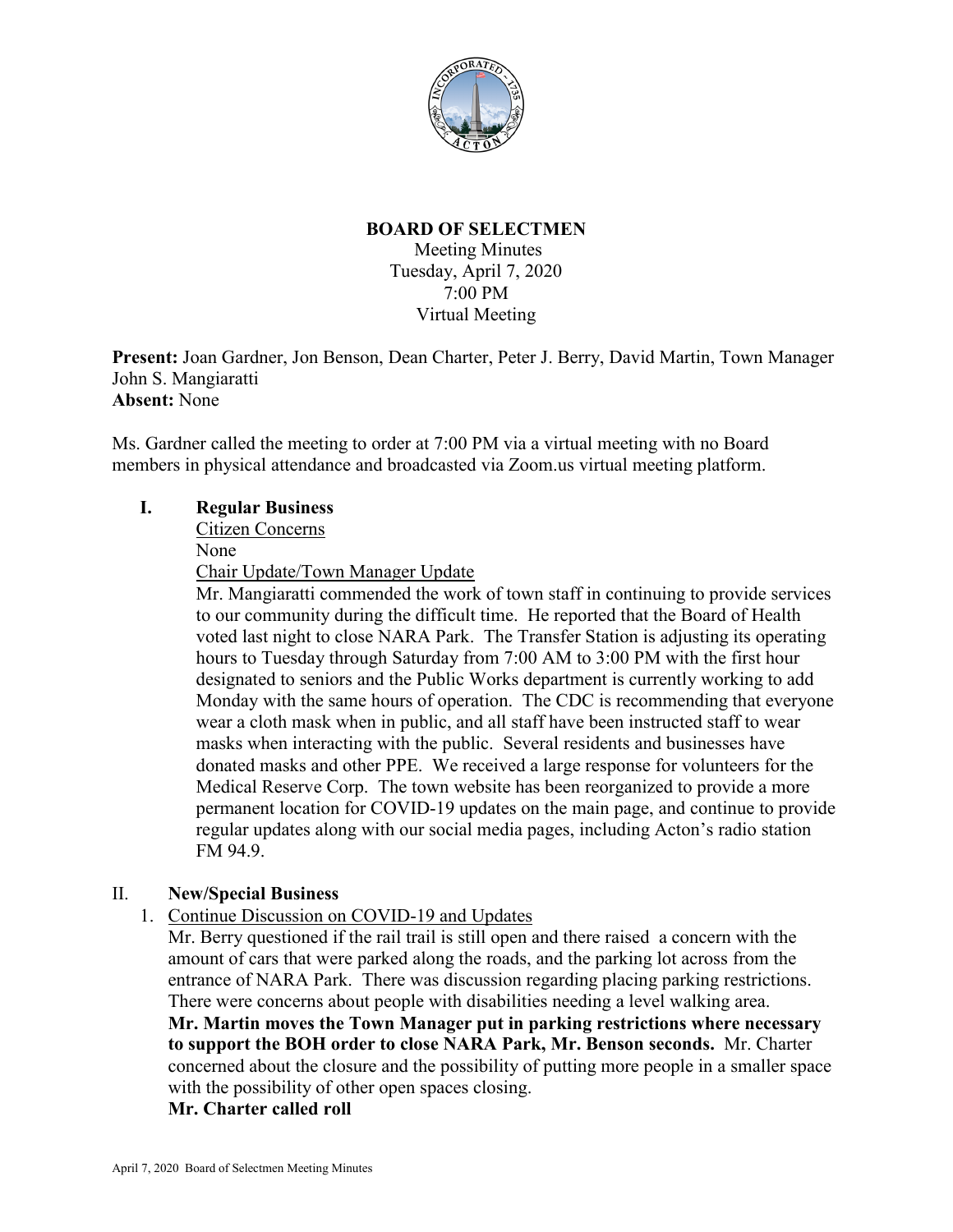

**Mr. Benson – aye Mr. Martin - aye Mr. Berry- aye Ms. Gardner – aye Mr. Charter – aye The motion carries.**

Mr. Berry discussed the tax bill and motioned pursuant to the legislation that passed. **Mr Berry moved that the town extend the due date for real estate taxes from May 1st to**  June 1<sup>st</sup> and waive any penalties or interest as long as tax bills are paid by June 30<sup>th</sup>, **Mr. Charter seconds.** Mr. Benson commented on seeking the input from the Finance Committee. **Mr. Charter called roll: Mr. Berry - aye Mr. Martin - aye Ms. Gardner - aye Mr. Benson - aye Mr. Charter – aye The motion carries.**

2. Consider Request from Boards or Committees to Schedule Virtual Meetings

**Mr. Benson moves to authorize the VCC, HIT, AHA, ADPC, and COD through the office of the Town Manager, Mr. Martin seconds. Mr. Charter called role: Mr. Benson – aye Ms. Gardner – aye Mr. Martin – aye Mr. Berry – aye Mr. Charter – aye The motion carries.**

Mr. Berry was concerned about permit hearings currently scheduled. Mr. Mangiaratti commented that the Planning Division is working with the applicants to reschedule.

3. Discuss Zoning Bylaws Related to Drive Through Windows

Mr. Charter recommends having the discussion in public (not virtually) for further discussion and brings this potential article to the April 2021 Annual Town Meeting. Mr. Martin would prefer to see two separate articles for pharmacies and restaurants. **Mr. Benson moves to have the Planning Department bring the drive-through bylaw to the Planning Board, Mr. Martin seconds. Mr. Charter called role: Mr. Benson – aye Ms. Gardner – aye Mr. Martin – aye Mr. Berry – aye**